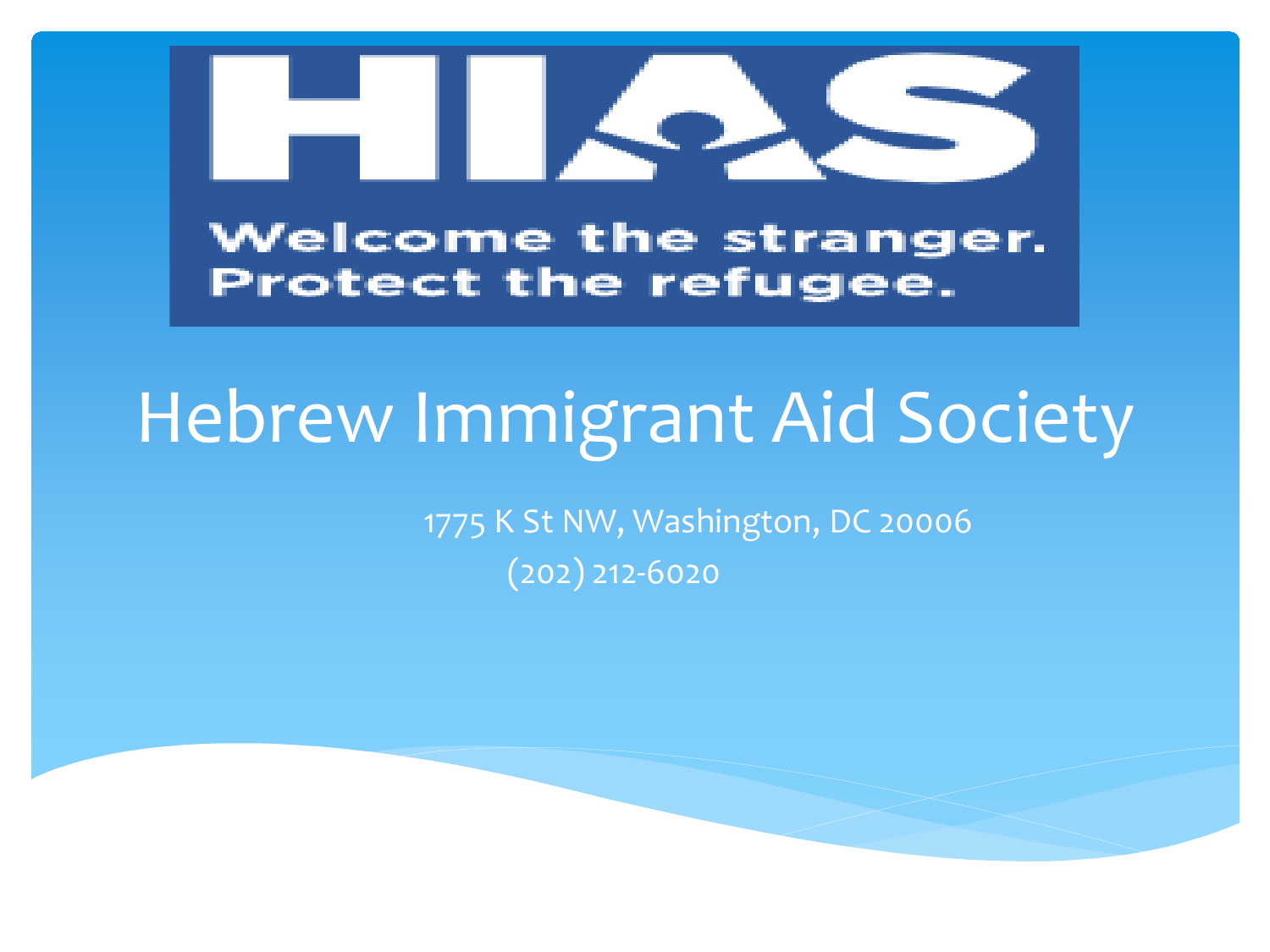

\*HIAS was founded in 1881 and helped Jewish refugees in Russia & Eastern Europe \*They now have offices in the United States, Africa, Eurasia, Latin America and the Middle East \*I interned in the DC office, the headquarters were in New York \*They now have offices in the United States, Africa, Eurasia, Latin America and the Middle East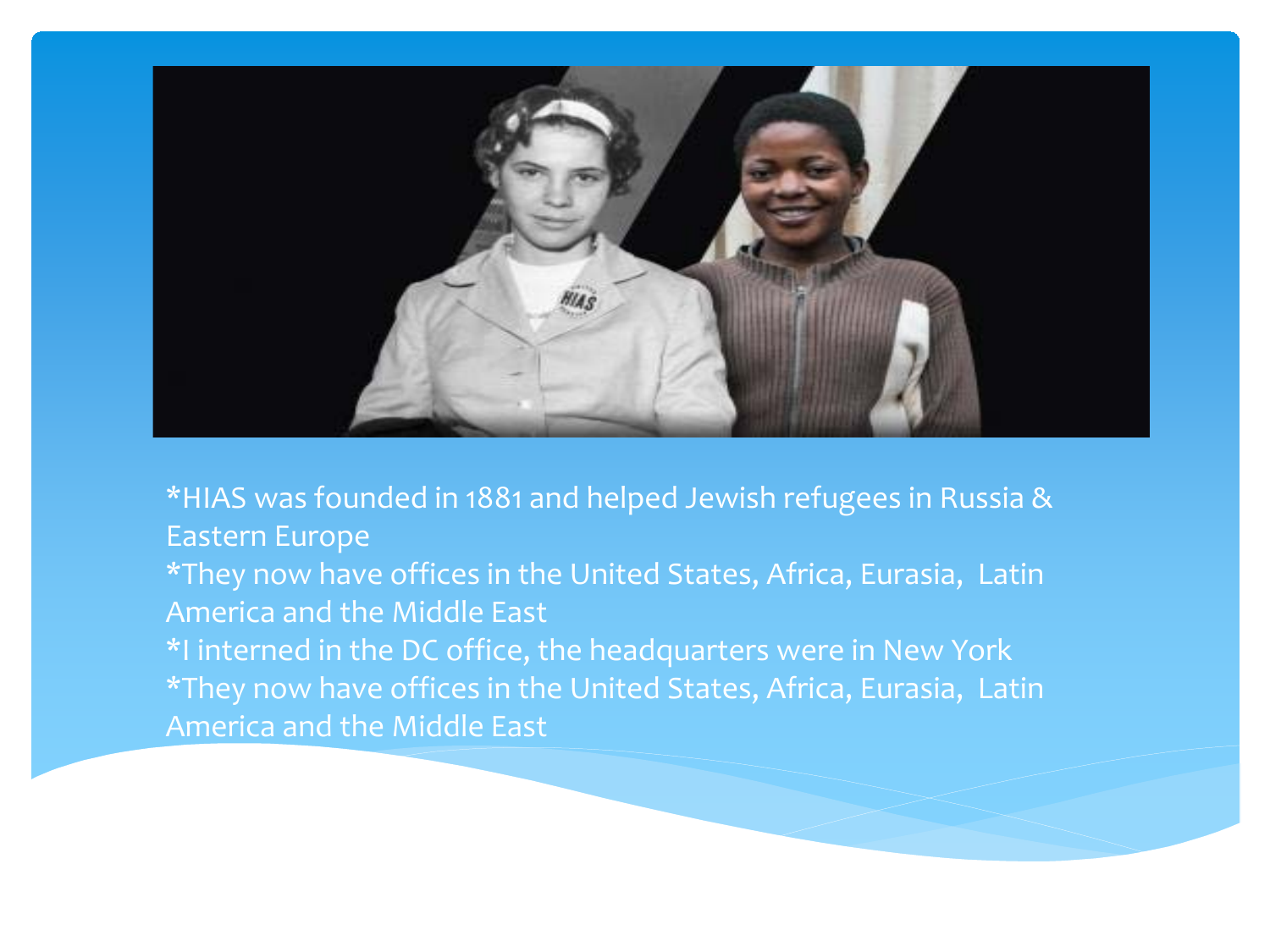### About HIAS

- ∗ Vision: creating a world in which refugees are welcome, safe and free.
- ∗ Focused on the most vulnerable refugees and helping them rebuild their lives.
- ∗ Advocates for assuring that displaced people are treated with respect.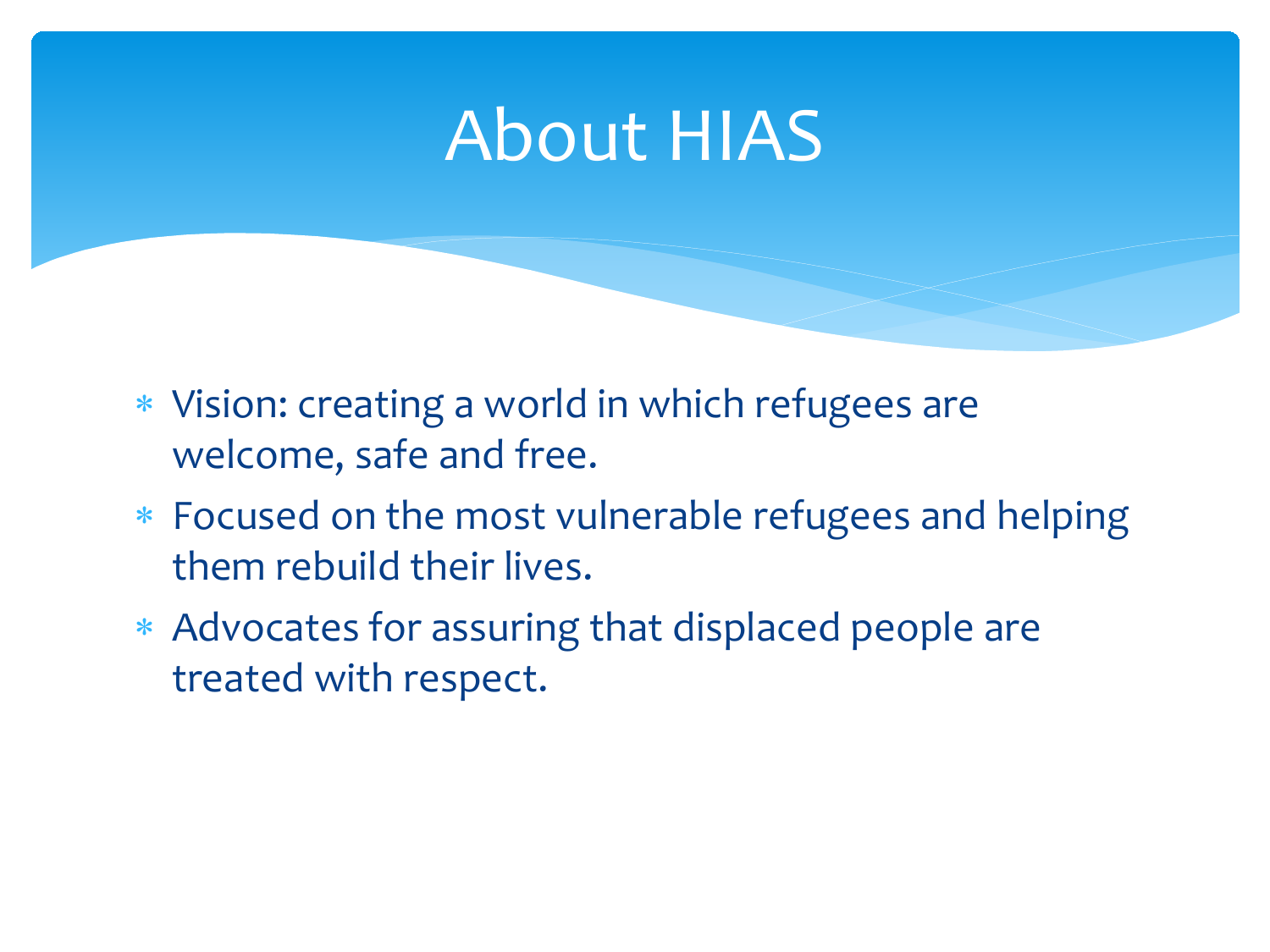

#### HIAS' on site case worker in Sub-Saharan Africa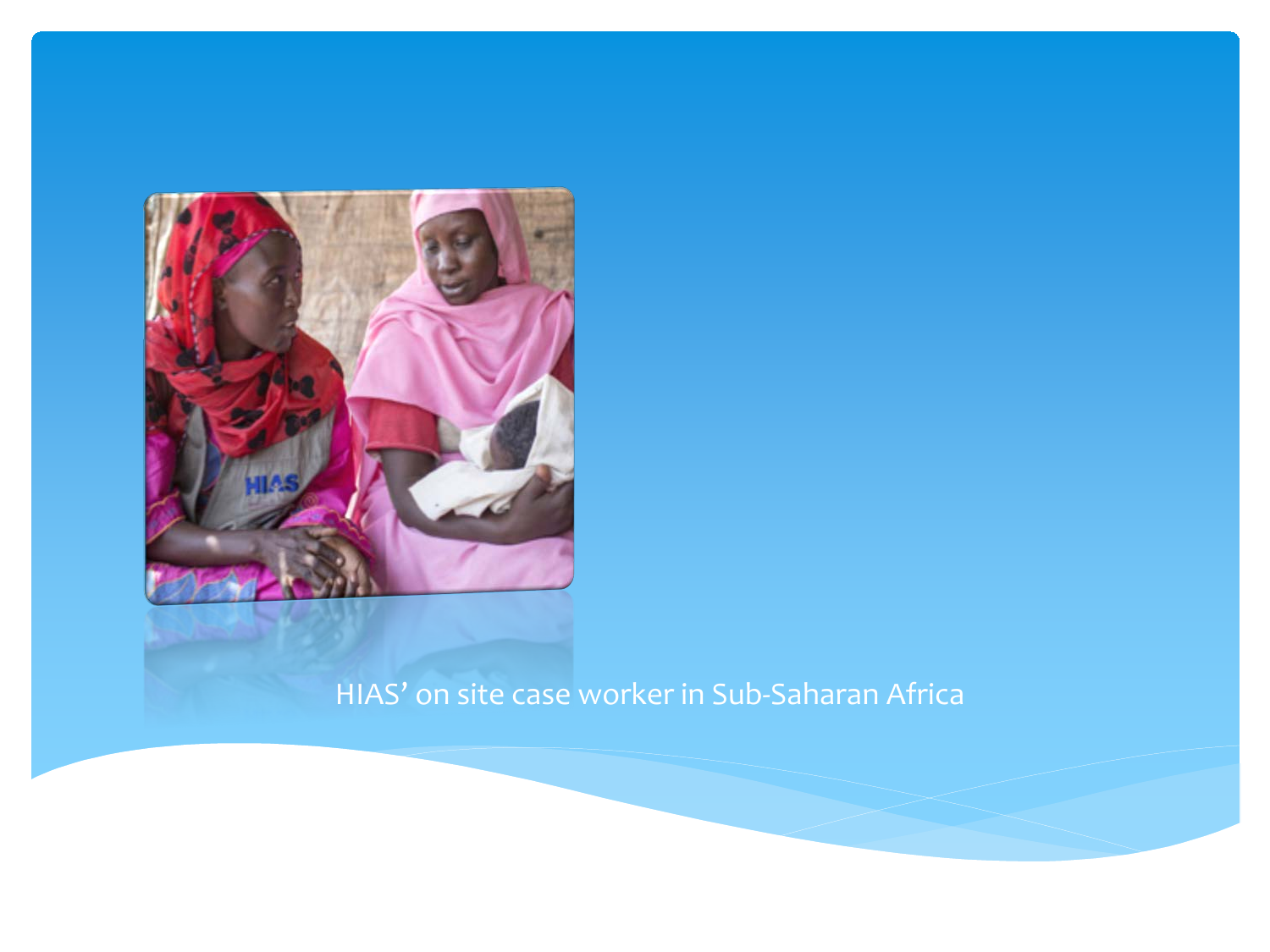#### Duties of the Immigration/Refugee Policy Intern...

- ∗ Conduct research, analysis, and writing for projects related to immigration, refugee, and asylum policy, advocacy, and programs in support of HIAS' U.S. and international programs
- ∗ Monitor and report on congressional hearings, legislative affairs, and news stories
- ∗ Assist with regular publications, such as the HIAS monthly newsletter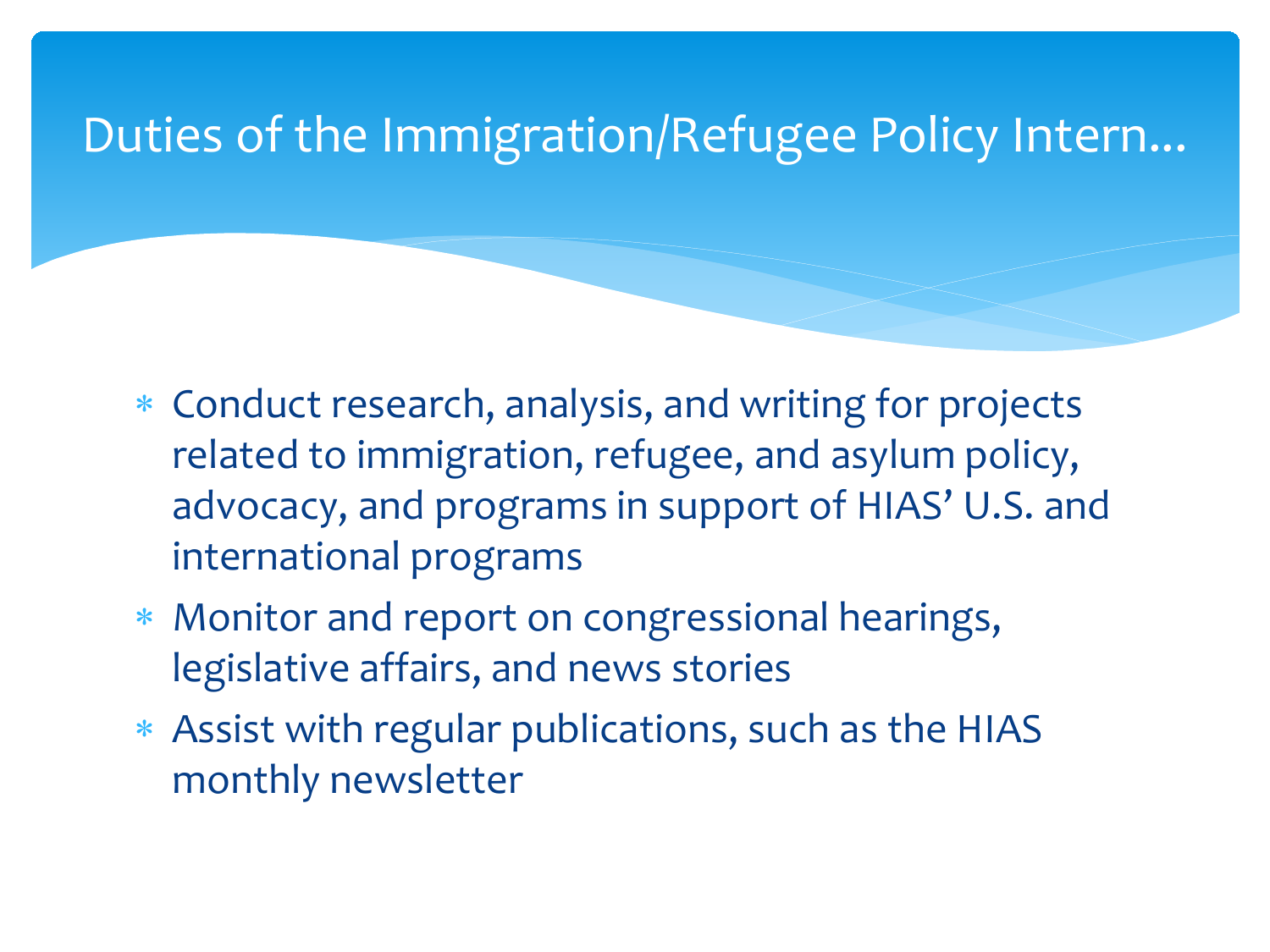



#### Jewish refugees fleeing Russia & Eastern Europe HIAS refugees getting

#### accustomed to their new lives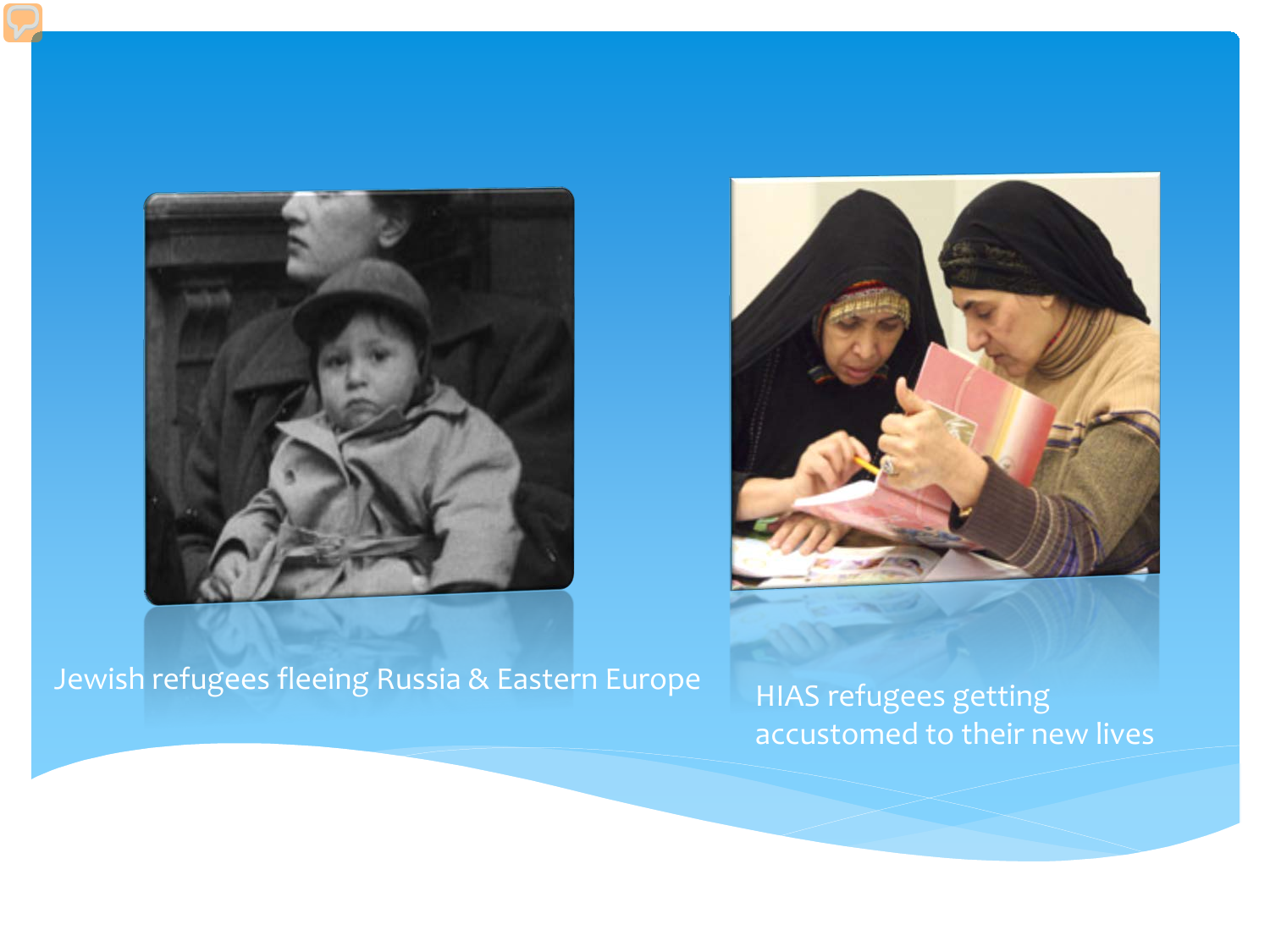## Perfect for…

- ∗ All majors who are interested in :
	- ∗ Assisting refugees and migration
	- ∗ Seeking to gain more knowledge on legislation
	- ∗ Researching current events taking place across the world that affect refugees and migrants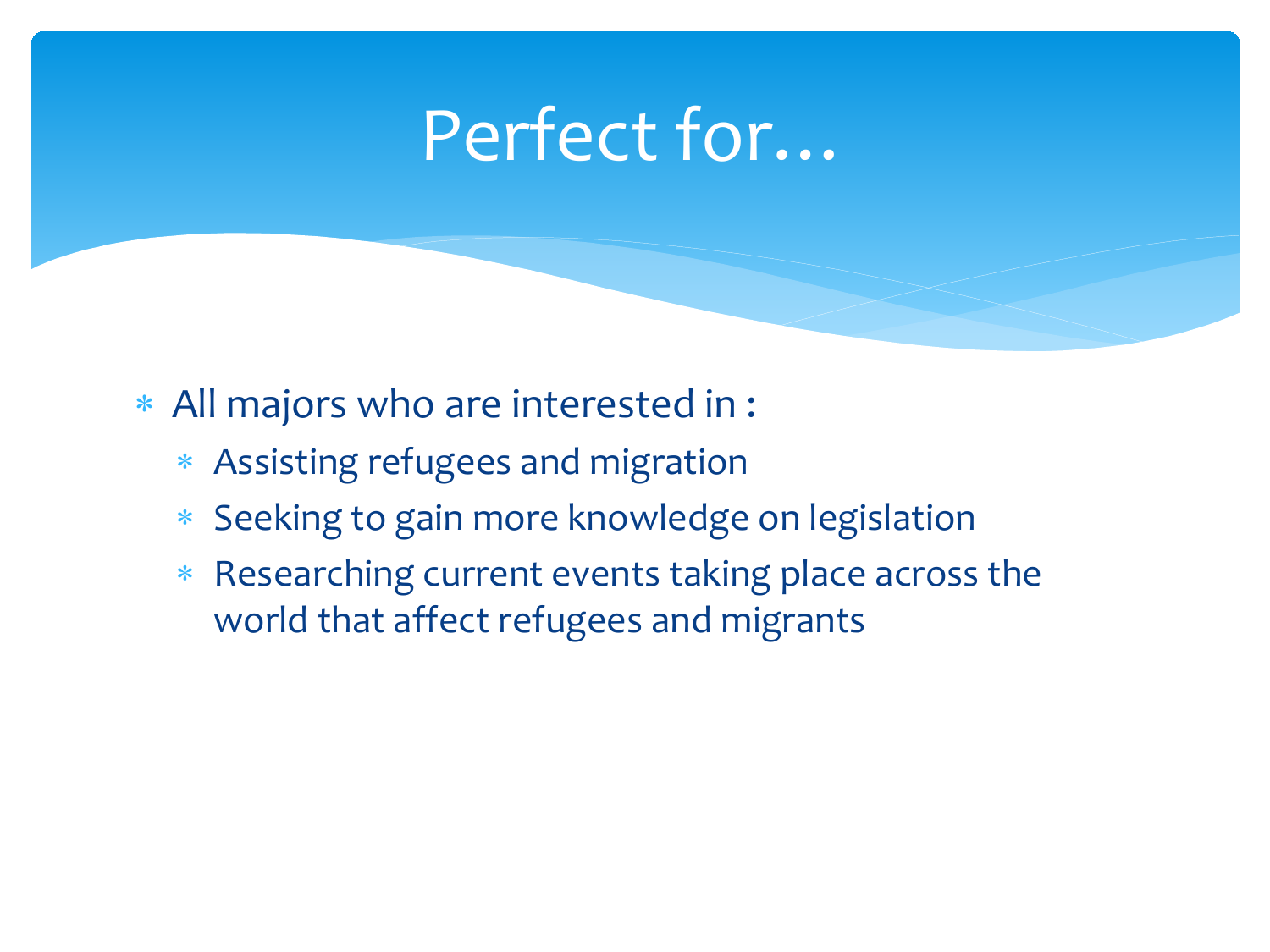# What They Look For in Applicants

- ∗ Experience such as:
	- ∗ Researching extensively on specific topics
	- ∗ Writing memos and briefs on international issues
	- ∗ Working efficiently and effectively
	- ∗ Law-related internships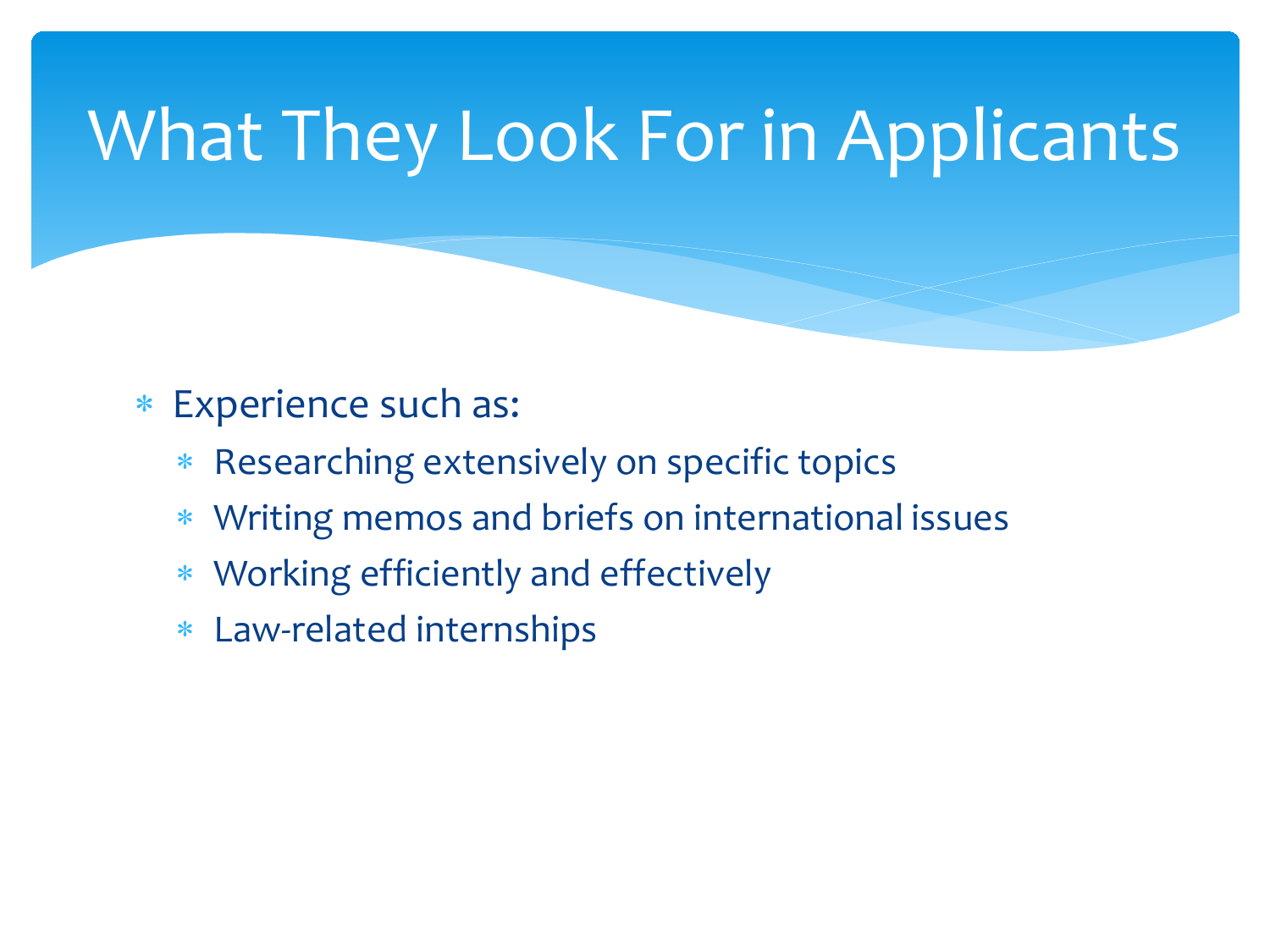## What I Gained

- ∗ I learned a lot more about public policy and what goes into getting specific legislation passed
- ∗ Through my research I became more knowledgeable about the crises taking place across the world
- ∗ I gained a sense of direction and insight on one side of refugee work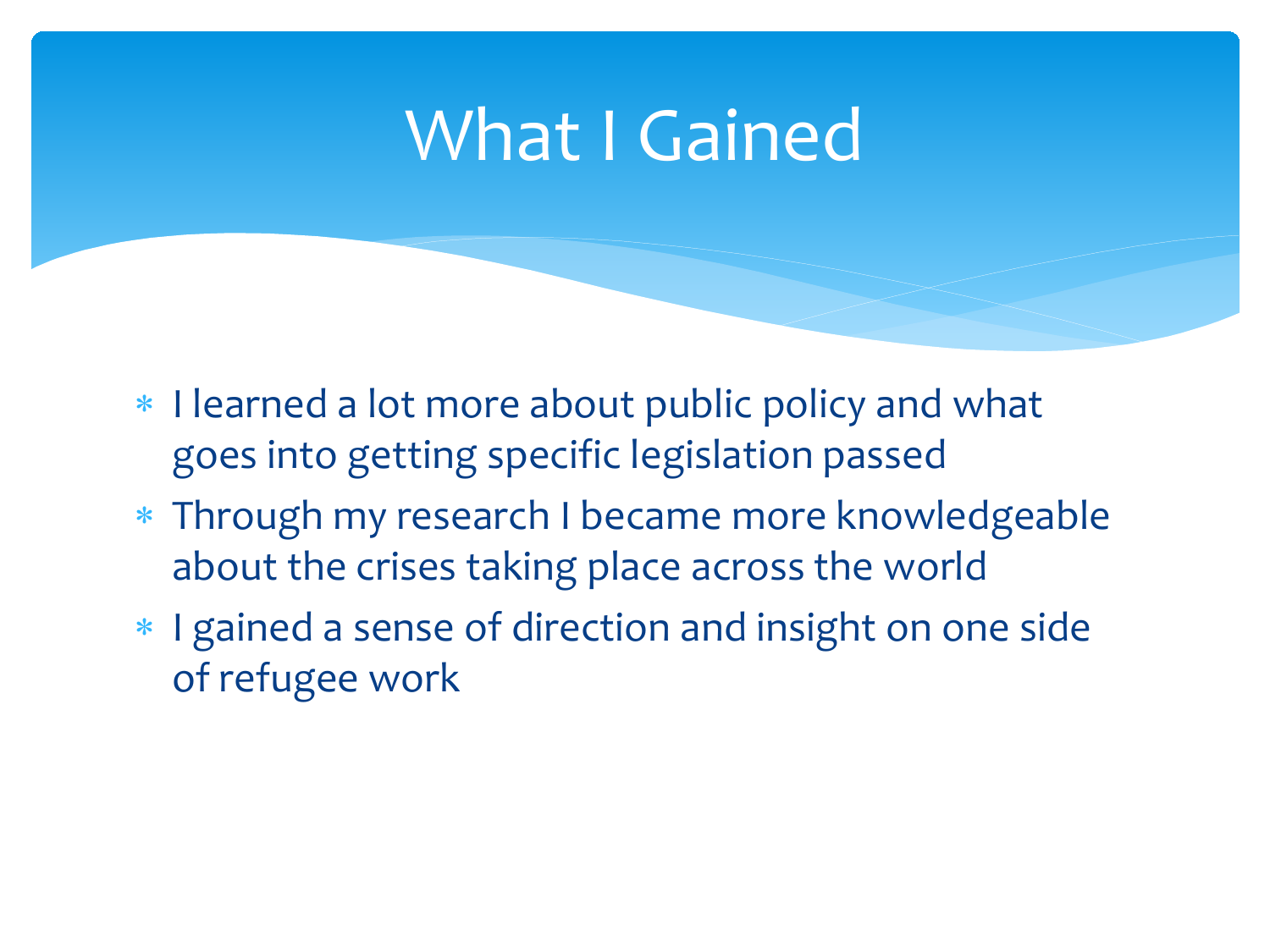